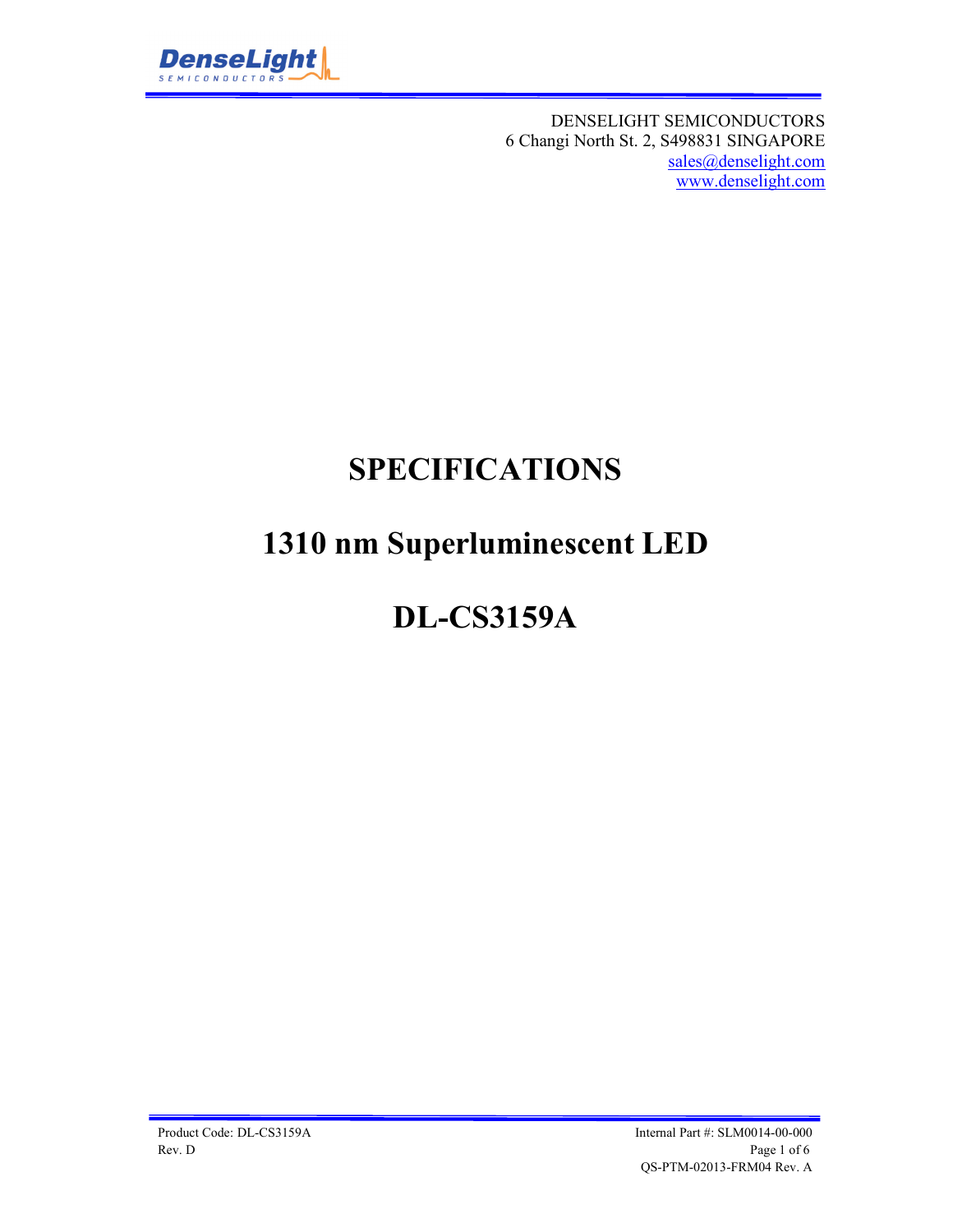## **A. PRODUCT DESCRIPTION**

The DenseLight DL-CS3159A series is a broadband SLED that operates in a true inherent superluminescent mode. This superluminescent property generates broader band at higher drive currents in contrast to other conventional SLEDs which are ASE-based, where high drive tends to give narrower band. Its low coherence reduces Rayleigh backscattering noise. Coupled with high power and large spectral width, it offsets photoreceiver noise and improves spatial resolution (in OCT) and measurand sensitivity (in sensors). The SLED is available in 14-pin BTF package. It is compliance with the requirements of Telcordia GR-468-CORE.

Enabled by DensePIC<sup>TM</sup> spread spectra bandgap engineering technology, future generations of DenseLight SLEDs promise higher chip powers (up to 50mW possible), and broader spectral bands (beyond 120nm). Higher levels of integration may feature integrated SLEDs with phase modulators, optical couplers and photodetectors into a complete optical sensor chipset.

For responsive prototyping enquiries please email: info@denselight.com

#### **B. FEATURES**

- Ex-fiber output power of  $>15$ mW
- 3dB bandwidth of >75nm
- Spectral modulation of  $\leq 0.45$ dB
- 14-pin BTF package
- Single mode fiber

### **C. APPLICATIONS**

- Fiber Optic Gyroscope
- Optical Test Instrument
- Fiber Optic Sensors
- Fiber Optic Communications
- Optical Coherence Tomography
- Biomedical Imaging Device
- Clinical Healing Equipment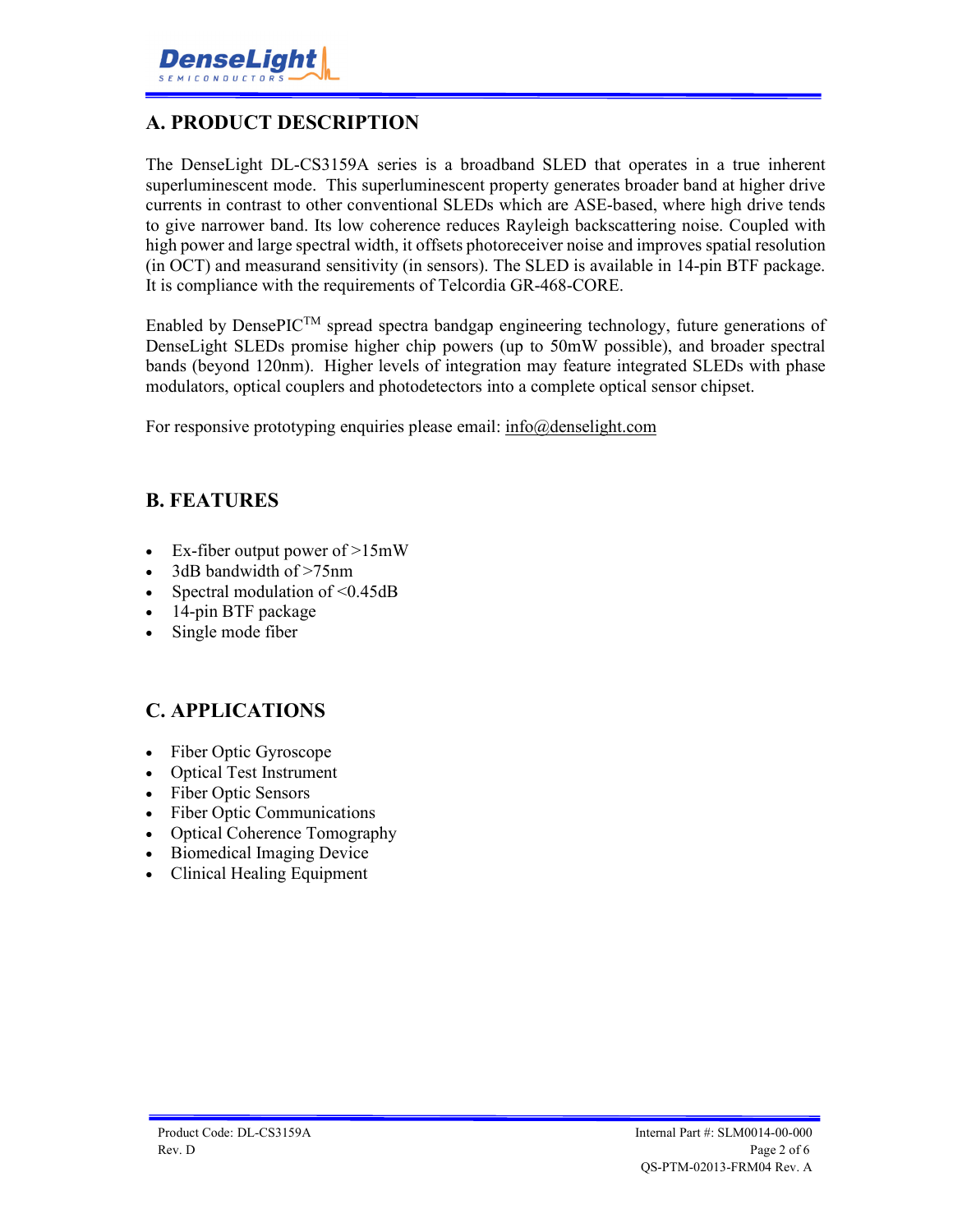## **D. ABSOLUTE MAXIMUM RATINGS**

| <b>Parameter</b>                | <b>Symbol</b>     | <b>Condition</b>         | Min      | Max  | Unit            |
|---------------------------------|-------------------|--------------------------|----------|------|-----------------|
| Reverse voltage                 | $\rm V_R$         |                          |          | 2    | V               |
| Forward current                 | $I_F$             |                          |          | 550  | mA              |
| Forward voltage                 | $\rm V_F$         | $I_{op}$                 | -        | 2.8  | V               |
| Case temperature                | $T_c$             | $I_{op}$                 | $-40$    | 65   | $\rm ^{\circ}C$ |
| $SLED$ temperature <sup>1</sup> | T <sub>SLED</sub> | $I_{op}$                 | $\theta$ | 70   | $\rm ^{\circ}C$ |
| Thermoelectric cooler voltage   | $\rm V_{TEC}$     |                          |          | 3.56 | V               |
| Thermoelectric cooler current   | I <sub>TEC</sub>  |                          |          | 2.56 | $\mathsf{A}$    |
| Storage temperature             | $T_{\text{stg}}$  | Unbiased                 | $-40$    | 85   | $\rm ^{\circ}C$ |
| Storage humidity                |                   |                          | 5        | 85   | %RH             |
| Electro static discharge (ESD)  | V <sub>ESD</sub>  | Human body<br>model      |          | 500  | V               |
| Lead soldering temperature      | $S_{temp}$        |                          |          | 260  | $\rm ^{\circ}C$ |
| Lead soldering time             | $S_{time}$        | $\overline{\phantom{0}}$ |          | 10   | sec             |

## **E. SPECIFICATIONS (TSLED = 25 C)**

| Parameter                     | <b>Symbol</b>    | Condition      | Min                      | Typ  | <b>Max</b>                   | Unit      |
|-------------------------------|------------------|----------------|--------------------------|------|------------------------------|-----------|
| <b>Operating Current</b>      | $I_{op}$         |                | $\overline{\phantom{0}}$ |      | 500                          | mA        |
| Forward voltage               | $\rm V_F$        | $I_{op}$       | $\overline{\phantom{0}}$ |      | 2.4                          | V         |
| Power in SMF                  | $P_{o}$          | $I_{op}$       | 15                       |      | $\qquad \qquad \blacksquare$ | mW        |
| Central wavelength            | $\lambda$        | $P_{o}$        | 1290                     | 1310 | 1330                         | nm        |
| Bandwidth                     | <b>B</b> FWHM    | P <sub>o</sub> | 75                       | 83   | $\blacksquare$               | nm        |
| Spectrum modulation           | R                | P <sub>o</sub> | -                        |      | 0.45                         | dB        |
| Thermistor resistance         | $R_{therm}$      | $T = 25 °C$    | 9.5                      | 10   | 10.5                         | $k\Omega$ |
| Thermoelectric cooler voltage | V <sub>TEC</sub> | $I_{op}$       | $\overline{\phantom{0}}$ |      | 2.9                          | $\rm V$   |
| Thermoelectric cooler current | I <sub>TEC</sub> | $I_{op}$       |                          |      | 1.6                          | A         |

 $1$ <sup>1</sup> T<sub>SLED</sub> is monitored by internal thermistor with external pin out.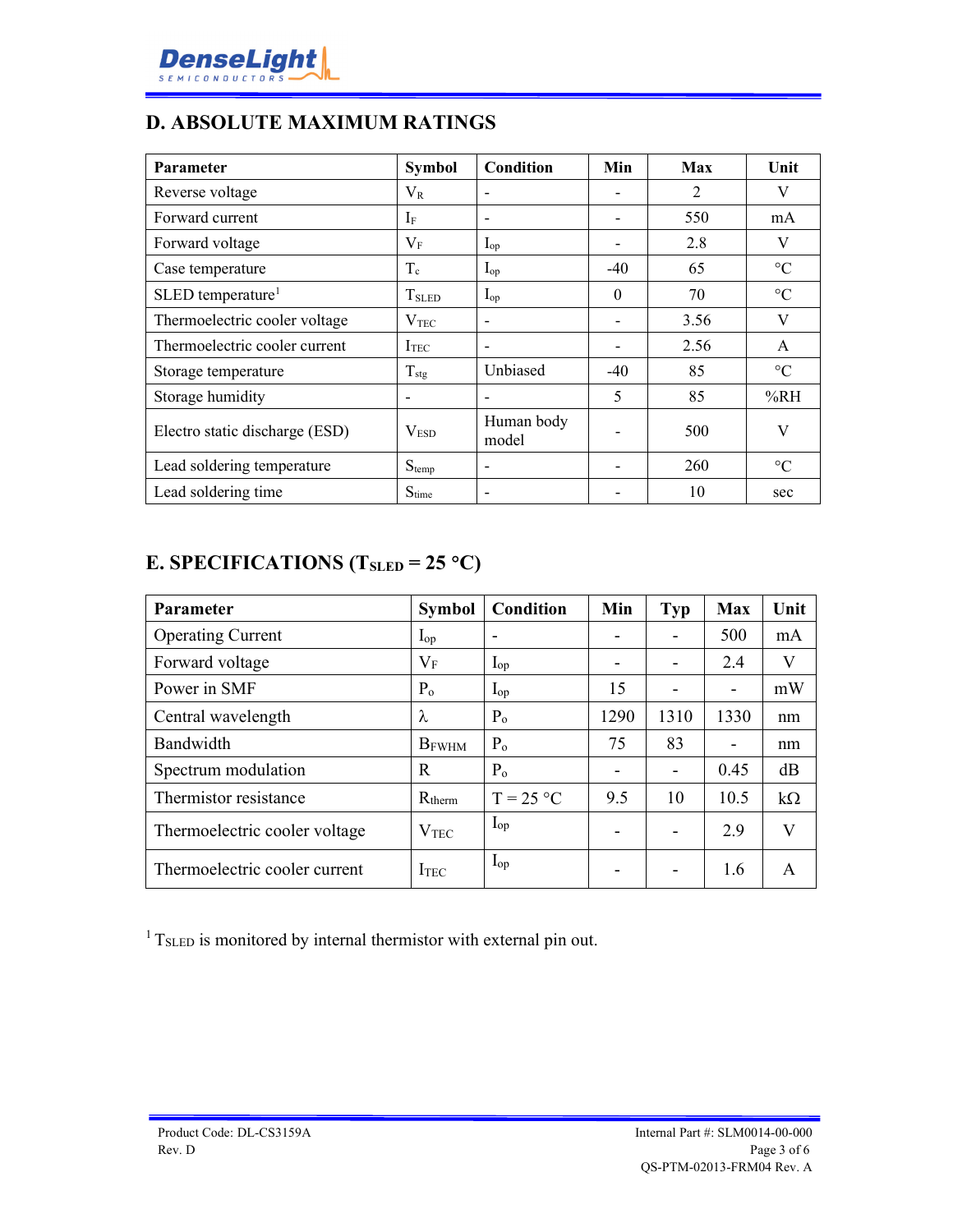

## **F. PACKAGE**

## **BTF package**

| Part                 | <b>Description</b> |
|----------------------|--------------------|
| Package type         | <b>BTF</b>         |
| Fiber:               | <b>SMF-28</b>      |
| MFD                  | $9 \mu m$          |
| Cladding diameter    | $125 \mu m$        |
| Coating diameter     | $245 \mu m$        |
| Jacket               | 900µm loose tube   |
| Fiber pigtail length | lm                 |
| Fiber bending radius | $>40$ mm           |
| Connector            | FC/APC             |
| Dimensions           | See figure         |



| Pin Assignment  |                    |
|-----------------|--------------------|
| 1               | TEC+               |
| $\overline{2}$  | THERMISTOR         |
| 3               |                    |
| 4               |                    |
| 5               | <b>THE RMISTOR</b> |
| 6               |                    |
| 7               |                    |
| 8               |                    |
| 9               |                    |
| 10              | SLED ANODE +       |
| 11              | SLED CATHODE -     |
| $\overline{12}$ |                    |
| 13              | CASE               |
| 14              | TEC -              |

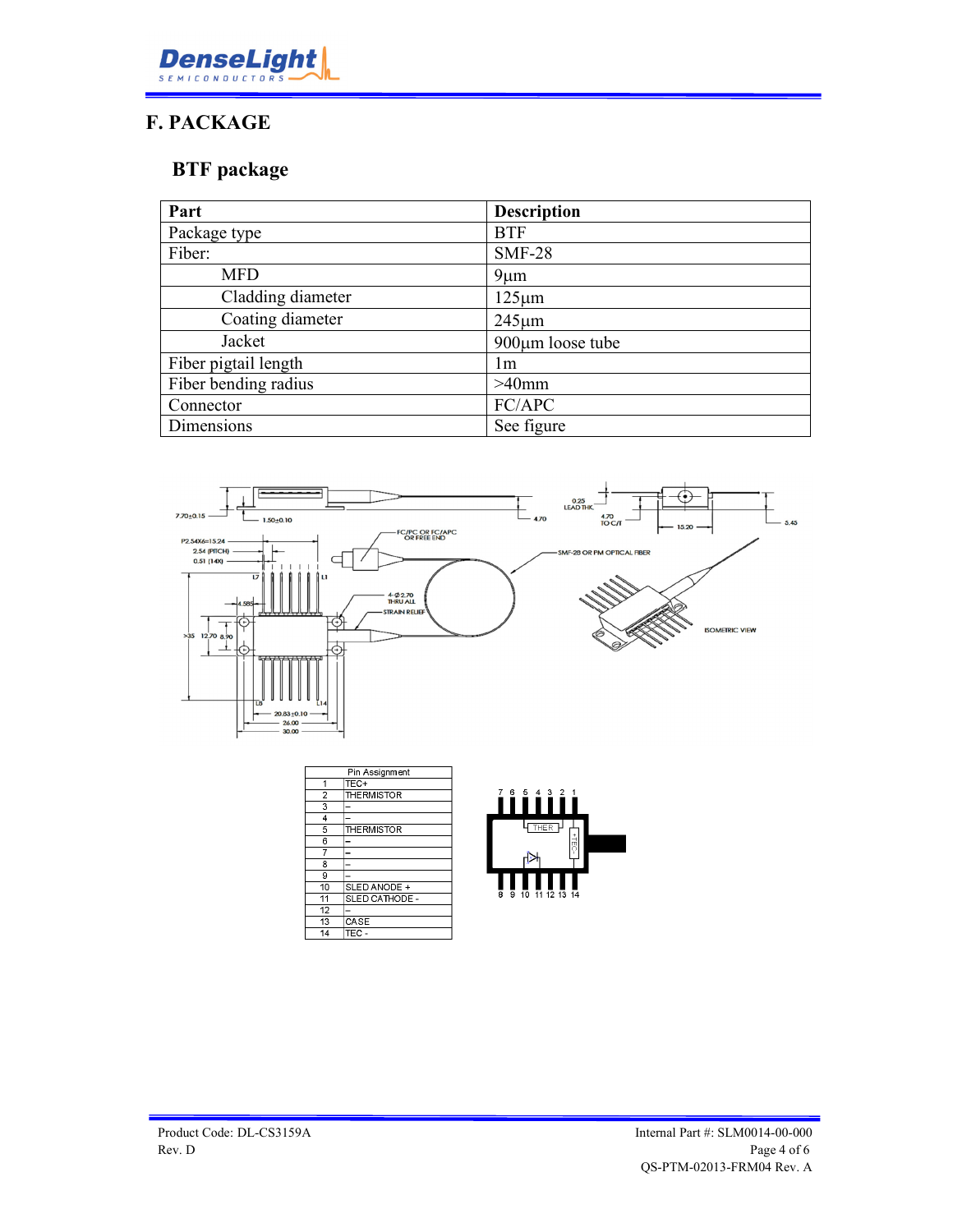

#### **G. TYPICAL PERFORMANCE CHARACTERISTICS**

Operating condition: TsLED= 25 °C







**Spontaneous Emission Spectrum**